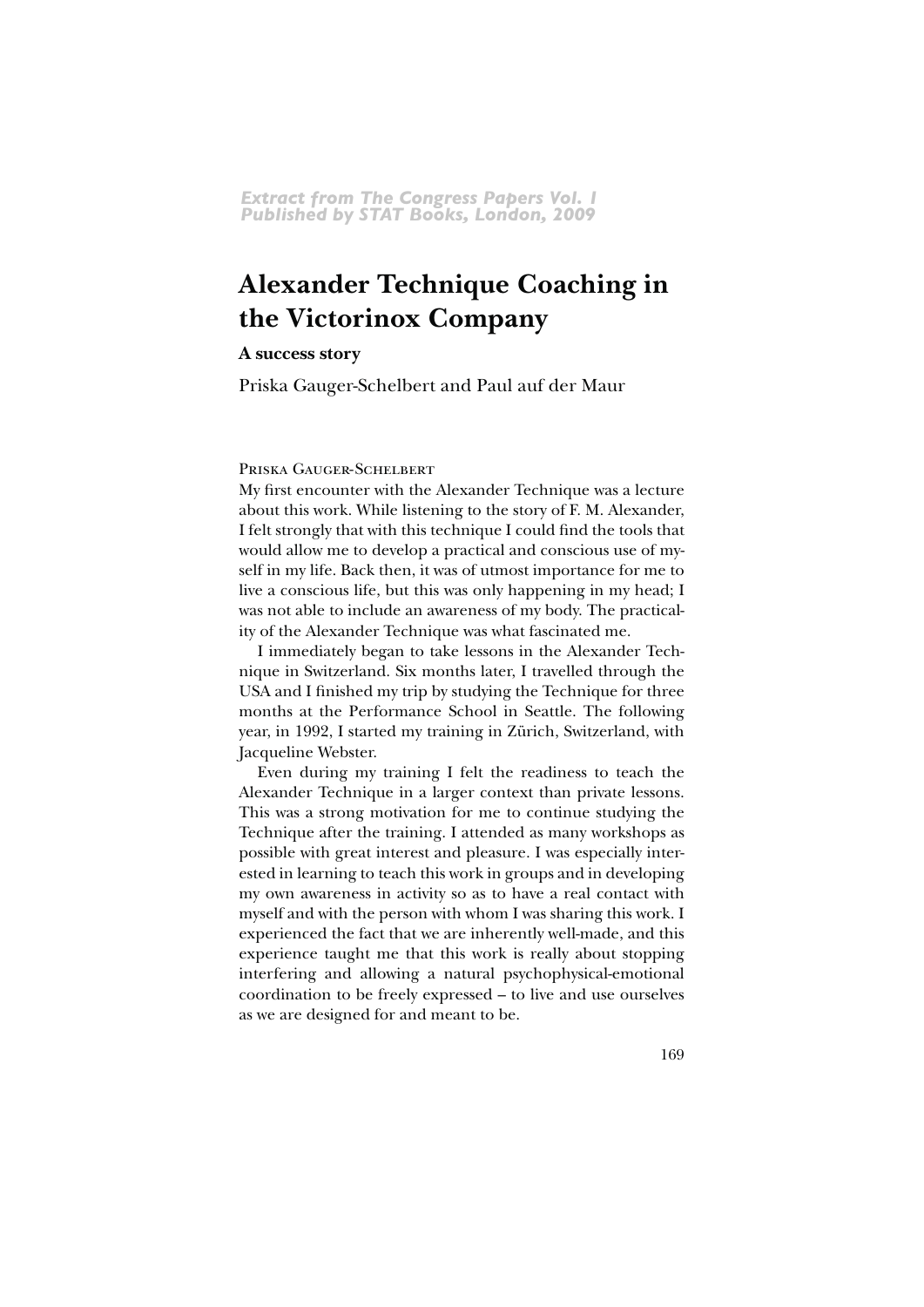#### 8th International Congress Papers

I am a trained nurse. Since 1995, I have had my own Alexander Technique practice. I am married and I have four children. They are now between two and eleven years old. In 1999, an employee from Victorinox (the Swiss Army Knife company) came for lessons. She had repetitive strain injury. These lessons' good results made Victorinox interested in bringing the Technique into their workplace.

One day, just after lunch, when I was involved in busy family interactions with small children and guests, the telephone rang. The caller, responsible for human resources at Victorinox, asked whether I would introduce the Technique into the production department. We never know when possibilities to teach the Technique will arise in our life - just be prepared for it!

I accepted the challenge of teaching the Alexander Technique in Victorinox and subsequently in other companies. Since then, I have continually renewed my commitment to do this work. Seven years have passed since this first telephone call, and today I am privileged to be able to choose between requests from different companies.

#### A REPORT FROM VICTORINOX

by Paul auf der Maur, project manager for the implementation of the Alexander Technique at Victorinox, and Priska Gauger-Schelbert

# Introduction

Victorinox was founded in Ibach near Schwyz, in 1884 and still manufactures exclusively in this location. With 950 employees (650 in production; 100 in maintenance and tools and mechanical engineering; 200 in administration), ours is the biggest and most up-to-date knife company in Europe. A further 100 employees work for the watch division and 370 in their own branches worldwide. In Ibach, approximately 34,000 Swiss Army Knives, 38,000 other pocket tools and a further 38,000 kitchen and chef's knives are produced daily.  $90\%$  of the production goes abroad, to over 100 countries. Over 400 different pocket knives, 600 different household and butcher knives and 700 third-party products are available from stock in Ibach. For Victorinox, high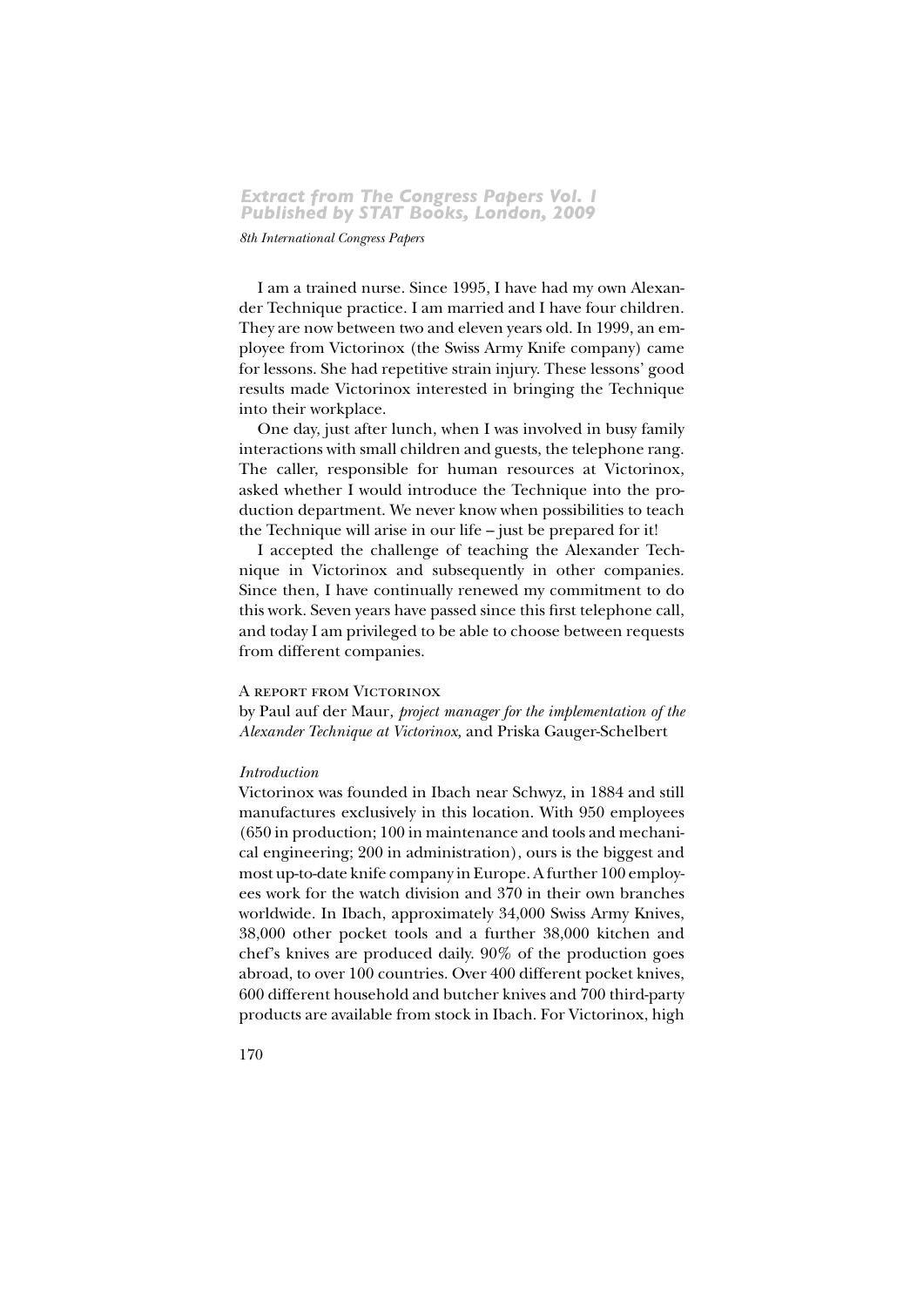*Coaching in the Victorinox Company* ~ *P. Gauger-Schelbert & P. auf der Maur* 



Fig. 1 Victorinex.

quality, functionality and reliability were always key aims. These and good value remain our main business principles.

Besides customer satisfaction, the well-being of employees is our top priority. Our company realised early on that the human being is the most valuable resource. Victorinox's work rules begin with the sentence 'Health is our main inheritance.' Employees are taught about health matters linked with various work activities.

#### *The situation before the introduction of the Alexander Technique*

In lots of Victorinox's workplaces rather strenuous tasks need to be repeated again and again. Especially in product departments with a high level of repetitive tasks, employees were complaining about hand, arm and/or shoulder pains. In the marketing and sales departments, problems in the shoulder, neck and head area also occurred. Sometimes the pains reached such a peak that employees were unable to work and were released from work by their doctors with a medical certificate. In some cases the pains became chronic (say, tendinitis at the wrist). These people could be reincorporated into the daily work process only after a very long time, and then only to perform different tasks.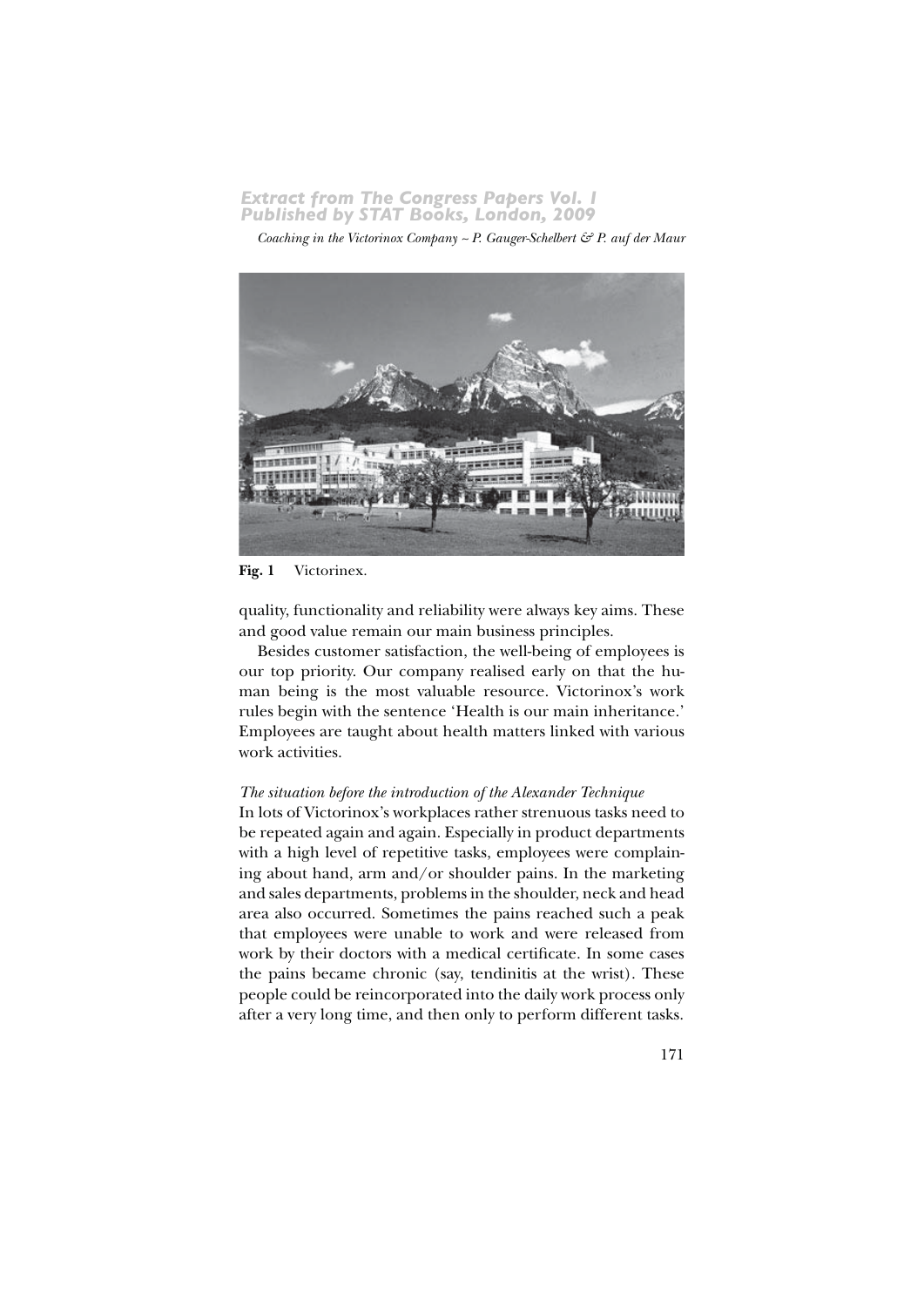#### 8th International Congress Papers

Headaches are very common in our society, as well as in our company. They can result from tension in the neck and back areas, and can be traced back to wrong or cramped movement sequences performed when working on tasks.

We were helpless. For certain tasks, pain outweighted motivation and employees could not work because of symptoms of wear-and-tear. We had to take action. The following statements summarize the situation.

In physical terms:

- tendinitis at the wrist
- shoulder and arm pain due to tension
- headaches, migraines.  $\bullet$

In psychological terms:

- helplessness, vulnerability
- lack of health literacy.

#### In entrepreneurial terms:

- absenteeism caused by symptoms of wear-and-tear
- various job changes mandated by health-related issues
- employees who could participate in only a limited  $\bullet$ range of job activities.

We decided to choose the Alexander Technique.

#### Implementation at Victorinox

Implementing the teaching of the Alexander Technique at our company turned out to be rather difficult. On the one hand, people had to accept something new. On the other hand, it was necessary to strike a balance between performance and personal well-being. The main aim, of course, was to improve employees' health and, at the same time, not lose work efficiency.

After introducing the Technique in one department (from June 2001 until February 2002), we went on to:

a pilot project in three production departments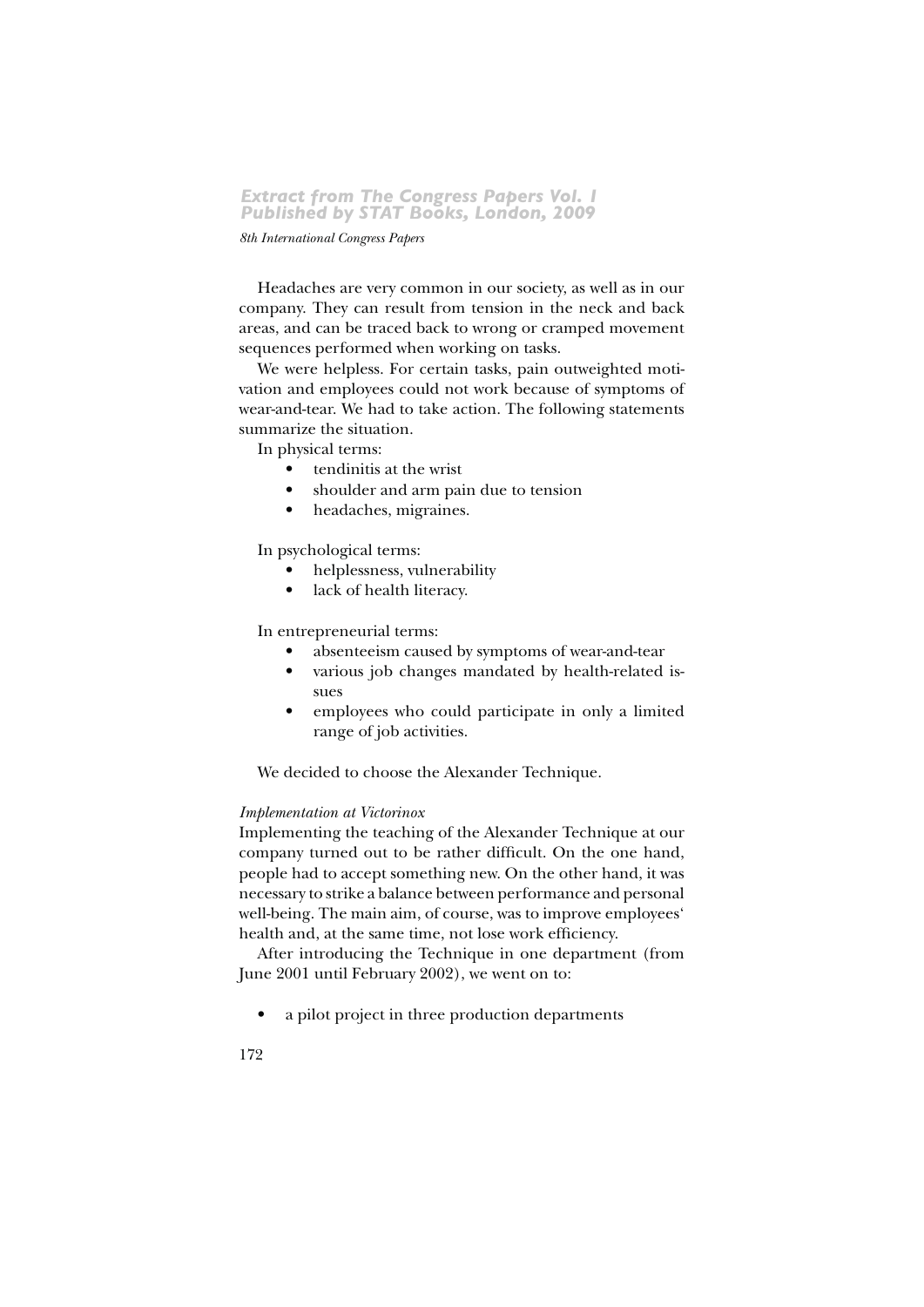*Coaching in the Victorinox Company* ~ P. Gauger-Schelbert & P. auf der Maur

• implementation for all departments of the company in Ibach-Schwyz.

# *Pilot project in four production departments*

In March 2002, we launched a pilot project in four production departments. The project ran as follows:

| 2002 March  | Kick-off meeting to plan the implementation of the<br>teaching of the Alexander Technique in four production<br>departments.                                                                                                                                                                                                                                                    |
|-------------|---------------------------------------------------------------------------------------------------------------------------------------------------------------------------------------------------------------------------------------------------------------------------------------------------------------------------------------------------------------------------------|
| 2002 April  | Preparatory work prior to the implementation.<br>Designing a questionnaire about problems at the work-<br>place.                                                                                                                                                                                                                                                                |
| 2002 May    | Informing the employees about the Technique.<br>Informal meeting and distribution of the questionnaires<br>to the employees.<br>Launching anatomically designed exercises to relieve<br>strain.<br>Launching private lessons.                                                                                                                                                   |
| 2002 Nov.   | Group trainings: 'sitting correctly'.                                                                                                                                                                                                                                                                                                                                           |
| 2003 Jan.   | Group trainings: 'How do I approach my work?'<br>Distributing questionnaire (second edition).                                                                                                                                                                                                                                                                                   |
| 2003 March  | Documentation on strain-relief exercises started.                                                                                                                                                                                                                                                                                                                               |
| 2003 June   | Updating the company's executive board.<br>Introducing the Technique to the heads of departments.<br>Employees were informed personally by the heads of<br>department and as well by an additional letter which was<br>included in their pay slips, about the possibility to have<br>Alexander Technique at their work place and to join the<br>balance-time during their work. |
| 2003 August | Launching the Technique in another three production<br>departments.                                                                                                                                                                                                                                                                                                             |
| 2006 August | The Technique is completely launched throughout Vic-<br>torinox in Ibach.                                                                                                                                                                                                                                                                                                       |

The employees were introduced to the Alexander Technique through a questionnaire about physical pain. The questionnaire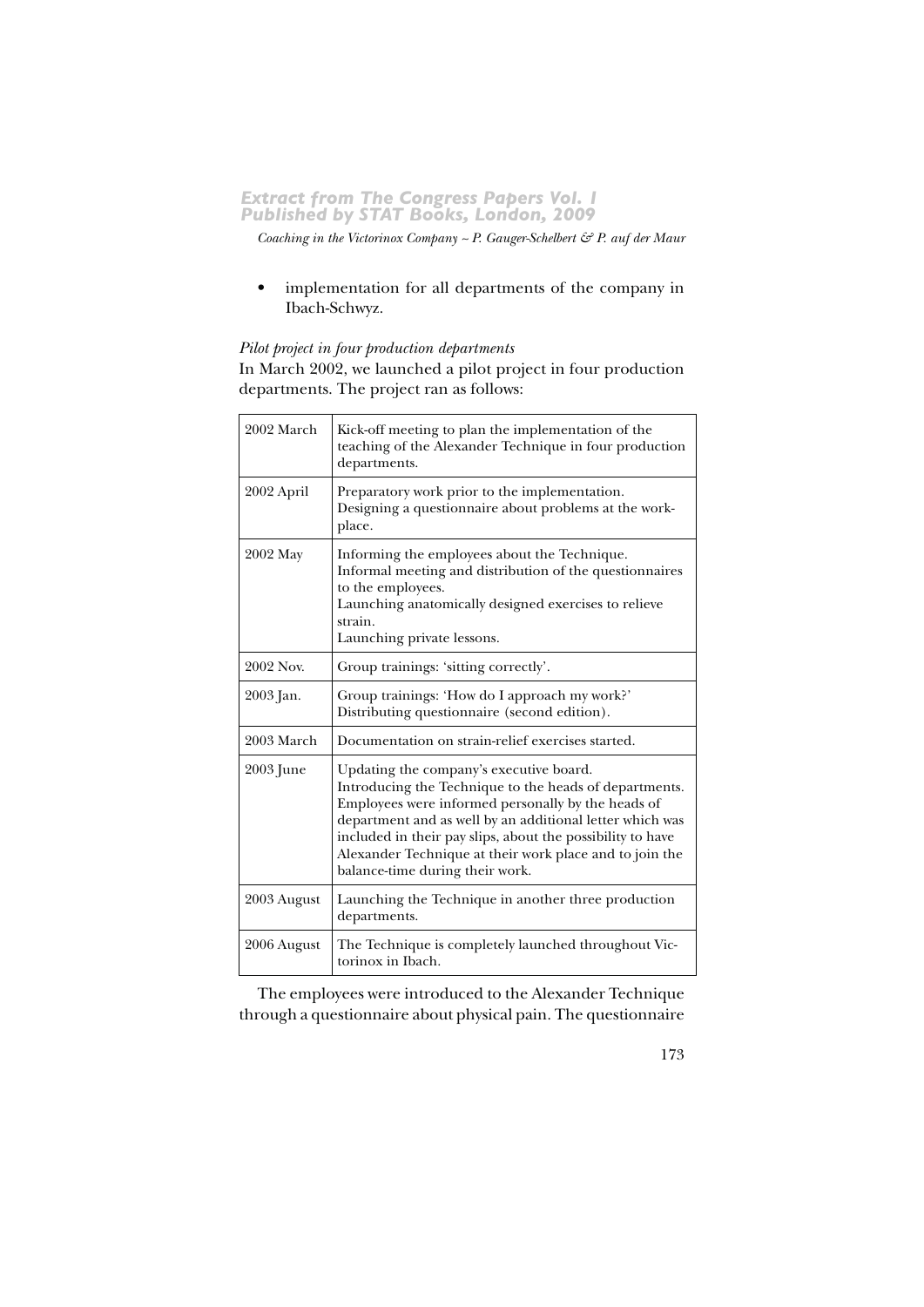#### $8th$  International Congress Papers

included questions about well-being at the workplace. The survey was conducted anonymously, on a voluntarily basis, and was evaluated by our Alexander Technique teacher. The number of participants was very high and the results showed clearly the employees' wish to improve their well-being.

The leader of a department has to become aware of how to detect employees' problems early on. Depending on the workplace they can improve ergonomics, change people's ways of working, or shift people to other tasks. They play a crucial role in motivating employees to take part in the Alexander Technique tuition.

Some people suffered from physical pains, and difficult cases were individually treated by our Alexander Technique teacher. The majority of people were looking for an opportunity to relax and to improve body awareness. We found it in the form of balance-time.

#### $Balance-time$

We realized early on that it was difficult for our employees to change their habitual movement sequences. Although the motivation to become aware of one's posture and movement  $sequences - the use of one's body - can be strong, one still falls$ back into old, acquired posture and movement sequences.

Balance-time is a time for inhibition and for stopping during the work process. This allows time to let go of excessive strain and effort in the body and regain natural coordination.

In brief, balance-time is for:

- conscious inhibition of habitual movement sequences
- pausing and becoming aware of one's own body
- becoming aware of the support of the torso as well as the connection to the ground through the legs and feet, which allows release of tension in arms and hands
- learning to perform certain movement sequences which help to release excessive strain end effort, so that adequate muscle tonus (reduced muscle tension) can emerge in the whole body.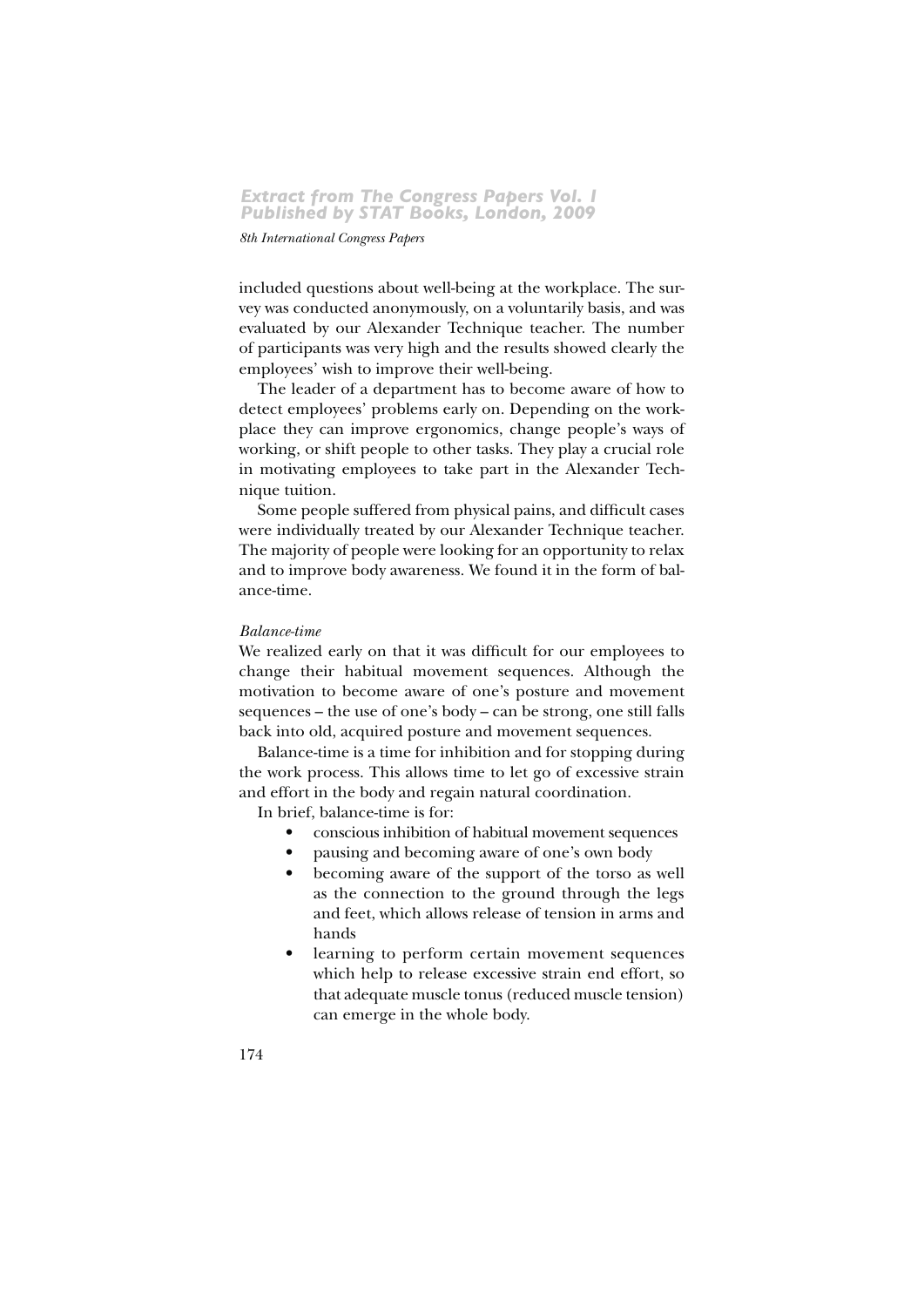Coaching in the Victorinox Company ~ P. Gauger-Schelbert  $\mathcal{C}$  P. auf der Maur

After this conscious pause, the employee can resume work with a new orientation and less effort.

Recently published numbers (BAG (Federal Office of Public Health),  $10/03$ ) show that almost 50% of employed people feel stressed in the workplace. Nowadays, stress is considered to be one of the main causes of disease.

What can balance-time contribute to overcome stress? Balance-time gives us the opportunity:

- to pause and re-think how one wants to react to a situation
- to reduce tension patterns
- to recover before becoming exhausted.



Fig. 2 Balance-time.

Performing the balance-time movements (fig. 2) helps to adjust the muscle tonus which has been increased by stress, before it accumulates, becomes chronic, and leads to pain. Continuous application of those movements leads to a clear gain in 'stress resistance'.

At the beginning of balance-time, we consciously try to be completely in the moment: to forget about the work and worries, to catch a glance through the window into nature, to take some steps, to stretch comfortably, to notice our colleagues, to breathe consciously. Two examples:

An experienced hiker rests regularly. He doesn't wait until he is so tired that he can no longer go on. By doing this he enables himself to reach his aim.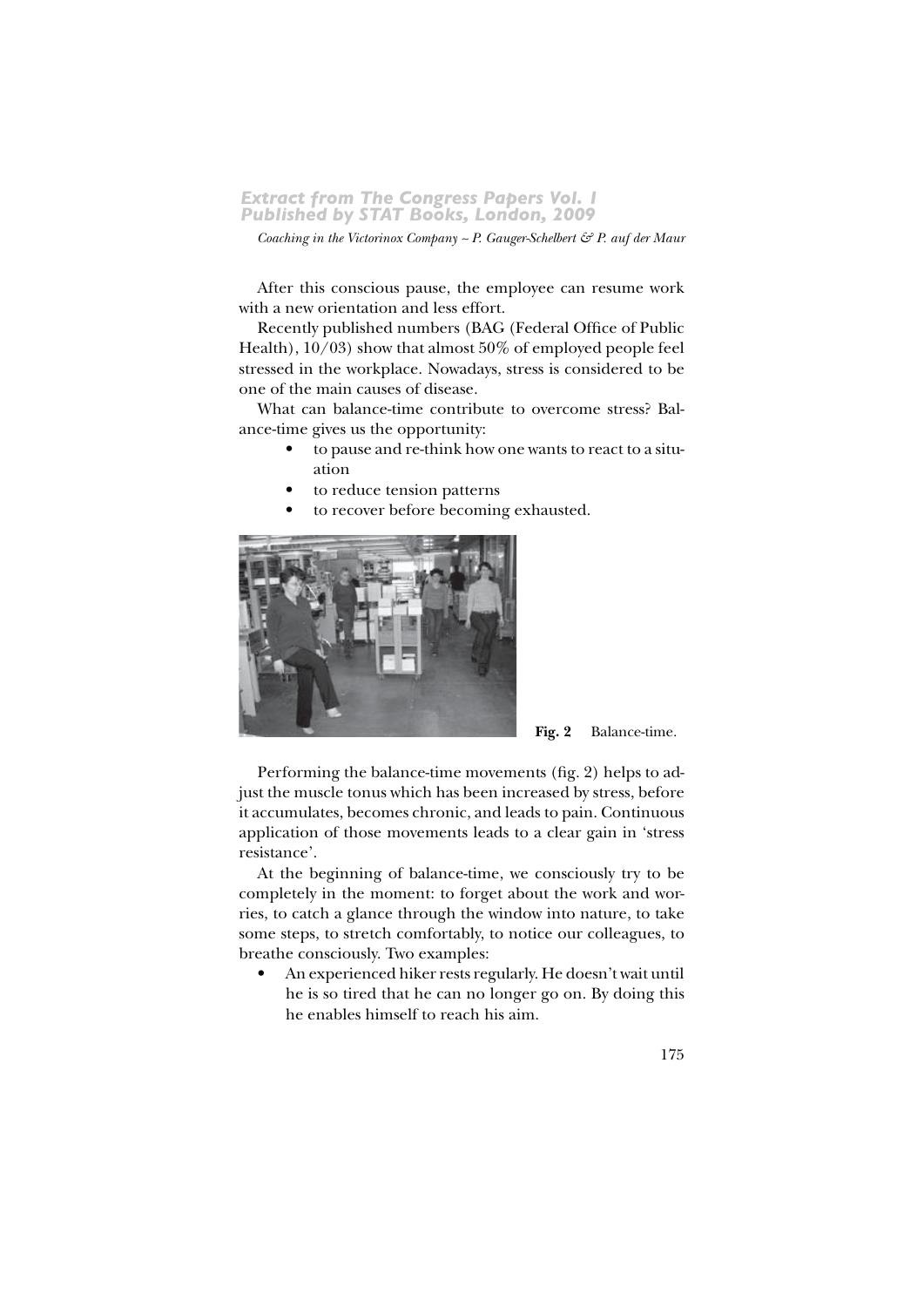8th International Congress Papers

A farmer who scythes takes regular breaks to sharpen his scythe.

This change of activity makes it easier to continue to do the work.

Medical studies show that if you take short breaks regularly, you wear out less and can improve your performance by up to 30%.

The heads of departments and group leaders were trained by our Alexander Technique teacher to implement the balance-time movements. During their training, they learned the connection between use and functioning of our body in activity, which became the basic guiding idea throughout the balancetime movements.

In their departments they lead the balance-time two to three times daily.

In addition, a supporting brochure for balance-time was designed. It serves as a guideline for the heads of departments and group leaders, and describes the balance-time movements in greater depth.

#### Experiences and results

In our company, we had excellent experiences with the Alexander Technique. The helplessness we had with problems caused by repetitive strain injuries has been blown away. If new problems arise or old ones recur, the heads of departments and



Fig. 3 Performance curve in the course of the day with ('mit') and without ('ohne') breaks.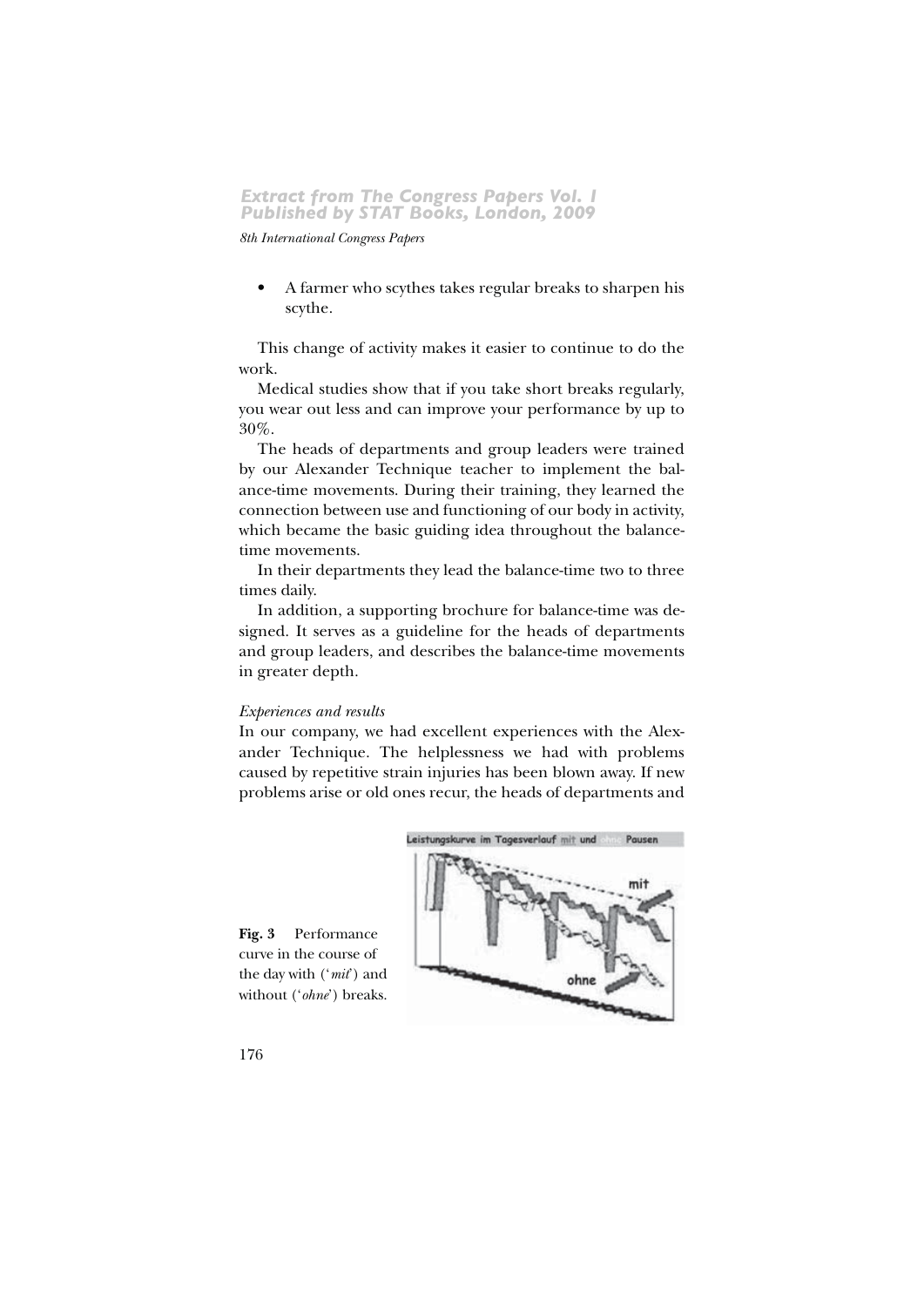Coaching in the Victorinox Company ~ P. Gauger-Schelbert & P. auf der Maur



employees have a professional contact person, Priska Gauger-Schelbert, our Alexander Technique teacher. And:

- balance-time has become a component of our everyday work and we can't imagine working without it.
- the hours of absenteeism have reduced since we brought the Technique into the workplace (fig. 3).

The following examples make clear how the Alexander Technique helped individual employees.

1 A long-term employee was scheduled to change her workplace to the Quality Control Department. For years, she had elbow, forearm and wrist pain which led to temporary numbness in her fingers. The employee dreaded the change; she expected her condition to deteriorate because of the new task. Her change of position was accompanied by Alexander Technique sessions: optimal posture for the new task, an understanding of the arm movement sequences, ideas for the reduction of redundant movement and unnecessary effort, improvement of body awareness in action, instructions in becoming aware of the habitual movement, inhibiting unnecessary tension, and allowing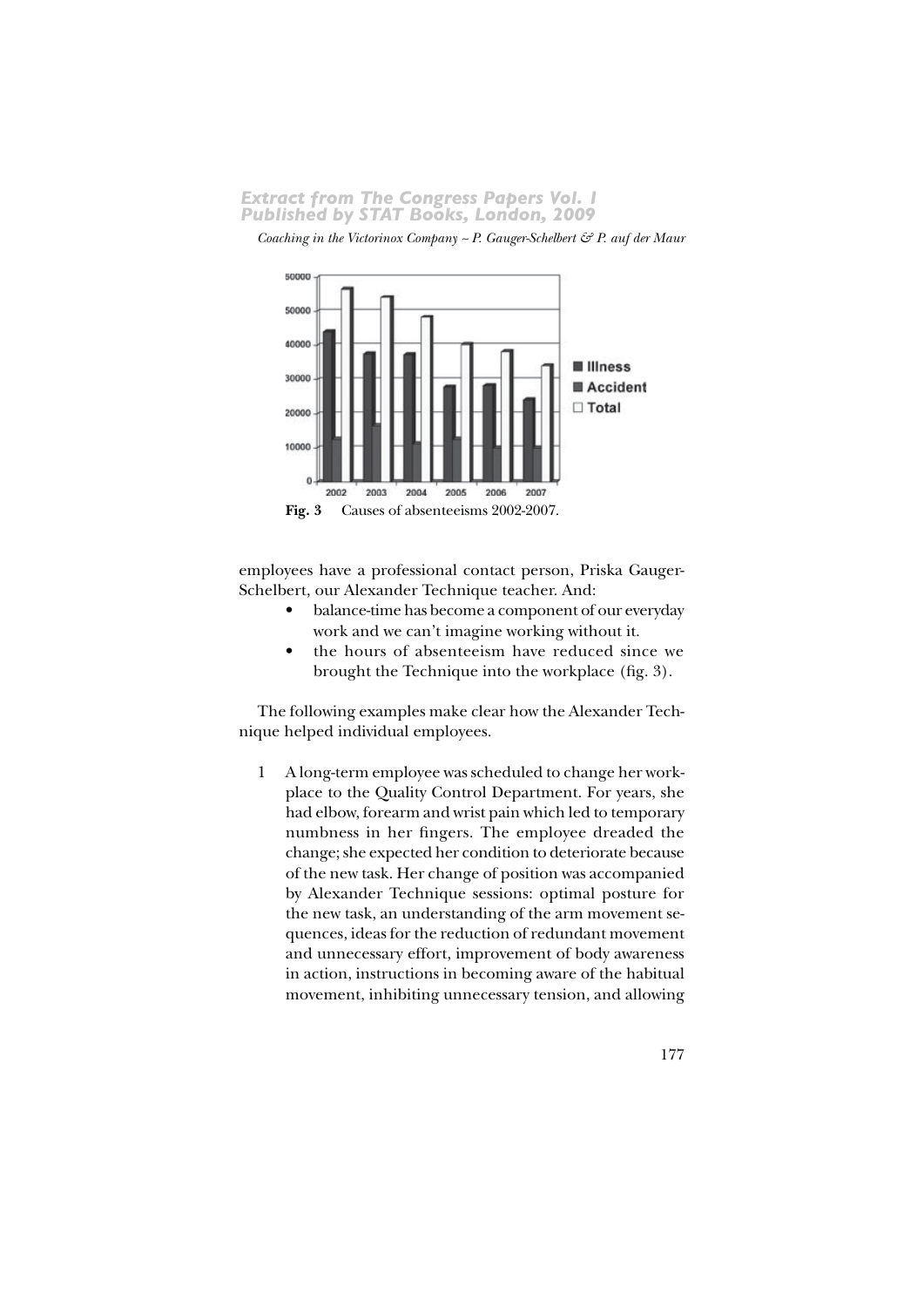8th International Congress Papers

natural coordination. All of this led to a lasting reduction of the pain.

- $\overline{2}$ An employee who was working for the Pocket Knife Controlling Department was thought to be a difficult, inflexible person. Over the years there were continuous extended periods when she did not work because of forearm pain. In the beginning the employee was very skeptical about the Technique. She was told to take Alexander Technique sessions. These continued for a year: in the beginning on a weekly basis, later at longer intervals. After three years she is very grateful, and the situation is as follows. She did not take a single day off work, and became much more adaptable to different control tasks, which she could never have imagined doing before. All in all, she became much more open and pleasant to work with.
- 3 A long-time employee with chronic shoulder pain had work that demanded heavy work performed above headlevel. He had many physiotherapy sessions, injections of painkillers in the shoulder, etc. In his case, what accounted for a massive pain reduction was his new understanding of shoulder anatomy and how it functioned in the movement sequences.
- $\overline{4}$ An office worker with tennis elbow and wrist pain also had clearly visible strained bodily movements. By learning how to consciously handle his body for daily office tasks, he became more relaxed and free of pain.
- An employee who has worked at Victorinox for 15 years  $\overline{5}$ has to do a lot of lifting objects from the floor. She suffered from chronic knee pain. The application of the Technique led to easier squatting. She became free of pain and much more flexible.